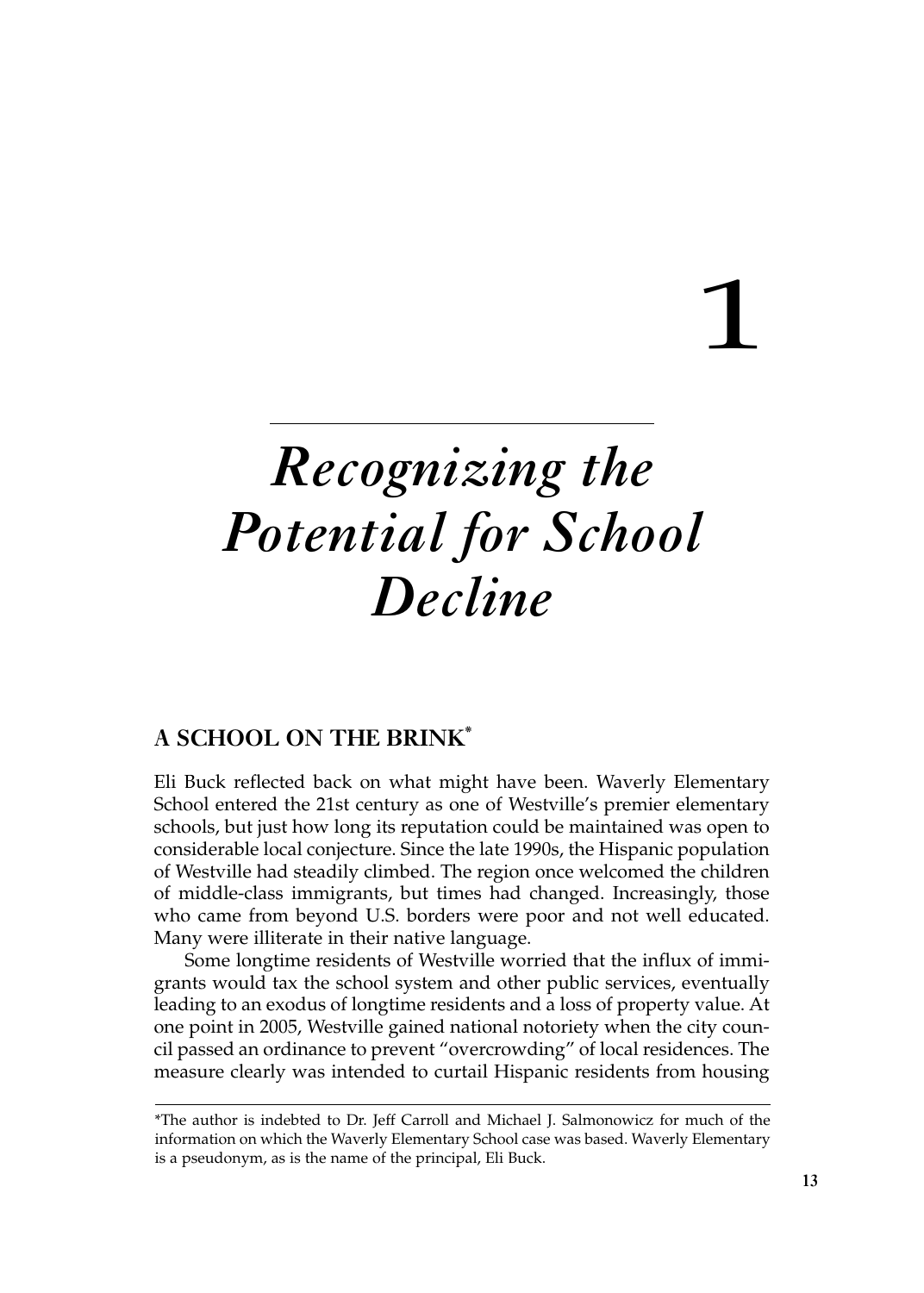extended family members and unrelated "guests." Faced with threats of lawsuits from the American Civil Liberties Union and other organizations, the city council eventually backed off strict enforcement of the ordinance, but the message had been communicated. The welcome mat was not out for poor immigrants in Westville.

It did not take Eli Buck long to realize the high level of concern in the community. Soon after he became principal in June of 2004, he adjusted the marquee in front of Waverly Elementary so that messages were posted in English and Spanish. The complaints from concerned citizens were so vociferous that he felt compelled to return to English-only messages.

Several members of Buck's faculty also registered their concerns about Waverly's "changing demographics." Several veteran teachers made it clear that they had no intention of modifying their instructional practices to accommodate immigrant students. Most of Waverly's 50 teachers, however, seemed willing to do what they could to adjust to the new students, but they acknowledged their lack of adequate training. The Waverly faculty had received no site-based professional development for the previous five years. Many of the teachers had taught at Waverly for 10 or more years, well before the dramatic increase in non-English-speaking students. Teachers expressed frustration at the difficulty of communicating with parents who spoke little or no English.

Table 1.1 indicates the extent to which Waverly had become a school with a diverse student population. Not surprisingly, the percentage of students on free and reduced-price lunch had increased along with the percentage of Hispanic students. By 2004, over one-third of the students came from low-income families. When Buck took over as principal, the upper grades still were predominantly non-Hispanic, but the lower grades already consisted primarily of Hispanic students.

|           | Asian | African<br>American | Hispanic | White | <b>Total</b><br>Enrollment | Free and<br>Reduced-<br>Price<br>Lunch | <b>ESOL</b> |
|-----------|-------|---------------------|----------|-------|----------------------------|----------------------------------------|-------------|
| Fall 1999 | 47    | 88                  | 81       | 502   | 718 <sup>a</sup>           | 100                                    | <b>NA</b>   |
| Fall 2000 | 44    | 93                  | 105      | 401   | 643                        | 124                                    | 84          |
| Fall 2001 | 39    | 92                  | 133      | 379   | 645 <sup>b</sup>           | 122                                    | 144         |
| Fall 2002 | 31    | 79                  | 176      | 337   | 623                        | 131                                    | 172         |
| Fall 2003 | 29    | 93                  | 212      | 297   | 632 <sup>b</sup>           | 237                                    | 223         |
| Fall 2004 | 30    | 81                  | 290      | 287   | 688                        | 230                                    | 316         |

**Table 1.1 Student Demographics, 1999–2004**

NOTE: ESOL = English for speakers of other languages.

a. Includes sixth grade. School became K–5 beginning in Fall 2000.

b. Native Americans are included in Total Enrollment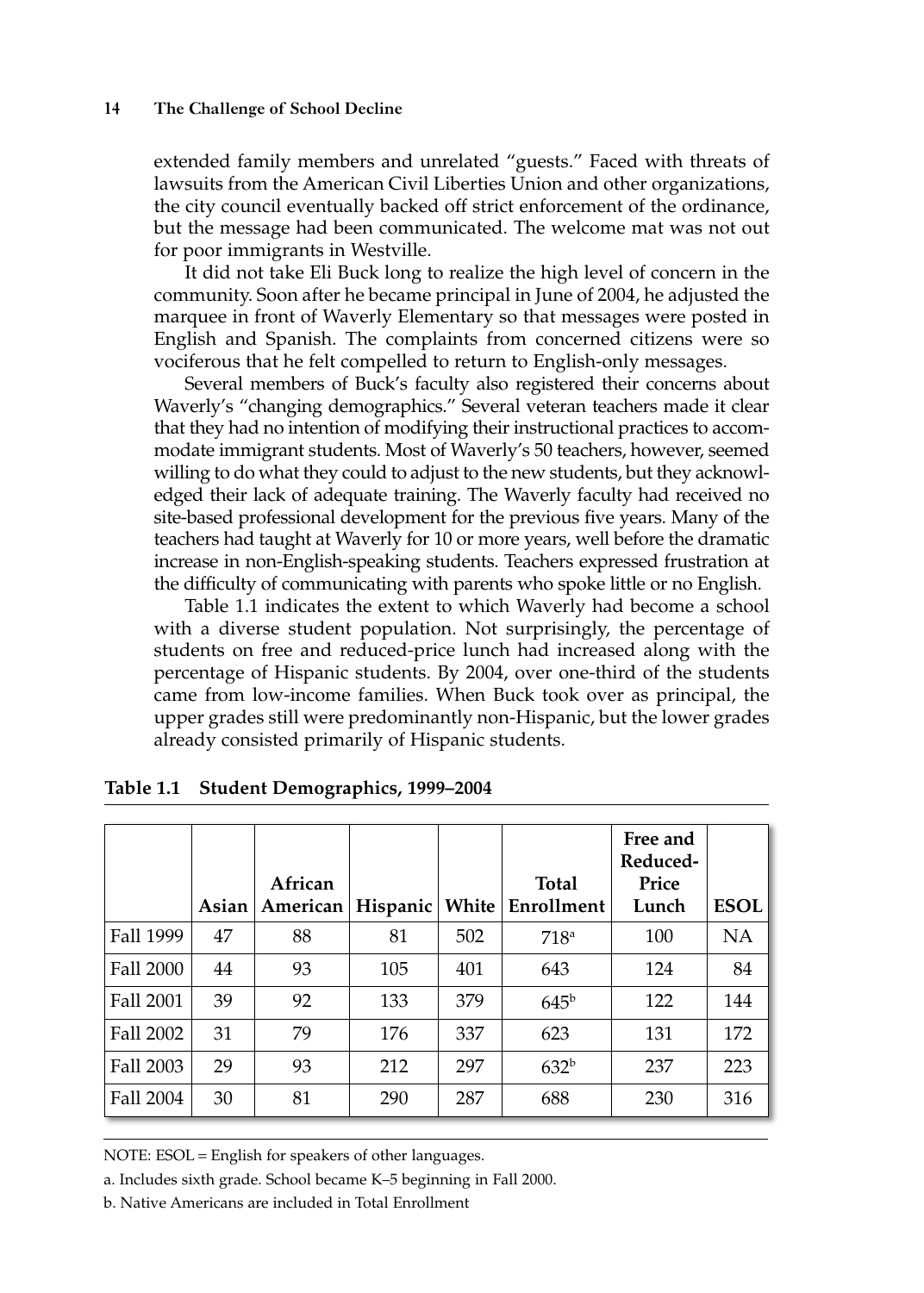Buck could see the challenge before him when he examined the passing rates on state tests in reading/language arts, mathematics, social science/history, and science. Tables 1.2 and 1.3 contain the test data for third and fifth grades. A gap in passing rates between white and Hispanic

|         |                                | Reading/<br>Language<br><b>Arts</b> | <b>Mathematics</b> | Social<br>Science/<br><b>History</b> | <b>Science</b> |
|---------|--------------------------------|-------------------------------------|--------------------|--------------------------------------|----------------|
| $1_{-}$ | All students                   | 69                                  | 85                 | 92                                   | 91             |
|         | 2a. Hispanic                   | 65                                  | 82                 | 90                                   | 90             |
|         | 2b. White                      | 74                                  | 92                 | 92                                   | 94             |
|         | 2c. Asian                      | <b>NA</b>                           | 100                | <b>NA</b>                            | <b>NA</b>      |
|         | 2d. African American           | 68                                  | 74                 | 100                                  | 86             |
| 3.      | Economically<br>disadvantaged  | 55                                  | 76                 | 76                                   | 100            |
| 4.      | <b>Disabled</b>                | 26                                  | 64                 | 65                                   | 74             |
| 5.      | Limited-English<br>proficiency | 59                                  | 78                 | 68                                   | 68             |

| Table 1.2 Percentage of Students Passing State Tests in Adequate |
|------------------------------------------------------------------|
| Yearly Progress Categories, 2003–2004; Third Grade               |

**Table 1.3 Percentage of Students Passing State Tests in Adequate Yearly Progress Categories, 2003–2004; Fifth Grade**

|                                      | Reading/<br>Language<br>Arts | <b>Mathematics</b> | Social<br>Science/<br><b>History</b> | <b>Science</b> |
|--------------------------------------|------------------------------|--------------------|--------------------------------------|----------------|
| All students<br>1.                   | 91                           | 94                 | 98                                   | 94             |
| 2a. Hispanic                         | 78                           | 85                 | 84                                   | 78             |
| 2b. White                            | 99                           | 100                | 100                                  | 99             |
| 2c. Asian                            | 100                          | 100                | 100                                  | 100            |
| 2d. African American                 | 84                           | 76                 | 100                                  | 92             |
| Economically<br>3.<br>disadvantaged  | 81                           | 89                 | 90                                   | 79             |
| <b>Disabled</b><br>4.                | 90                           | 92                 | 100                                  | 100            |
| 5.<br>Limited-English<br>proficiency | 80                           | 87                 | 84                                   | 78             |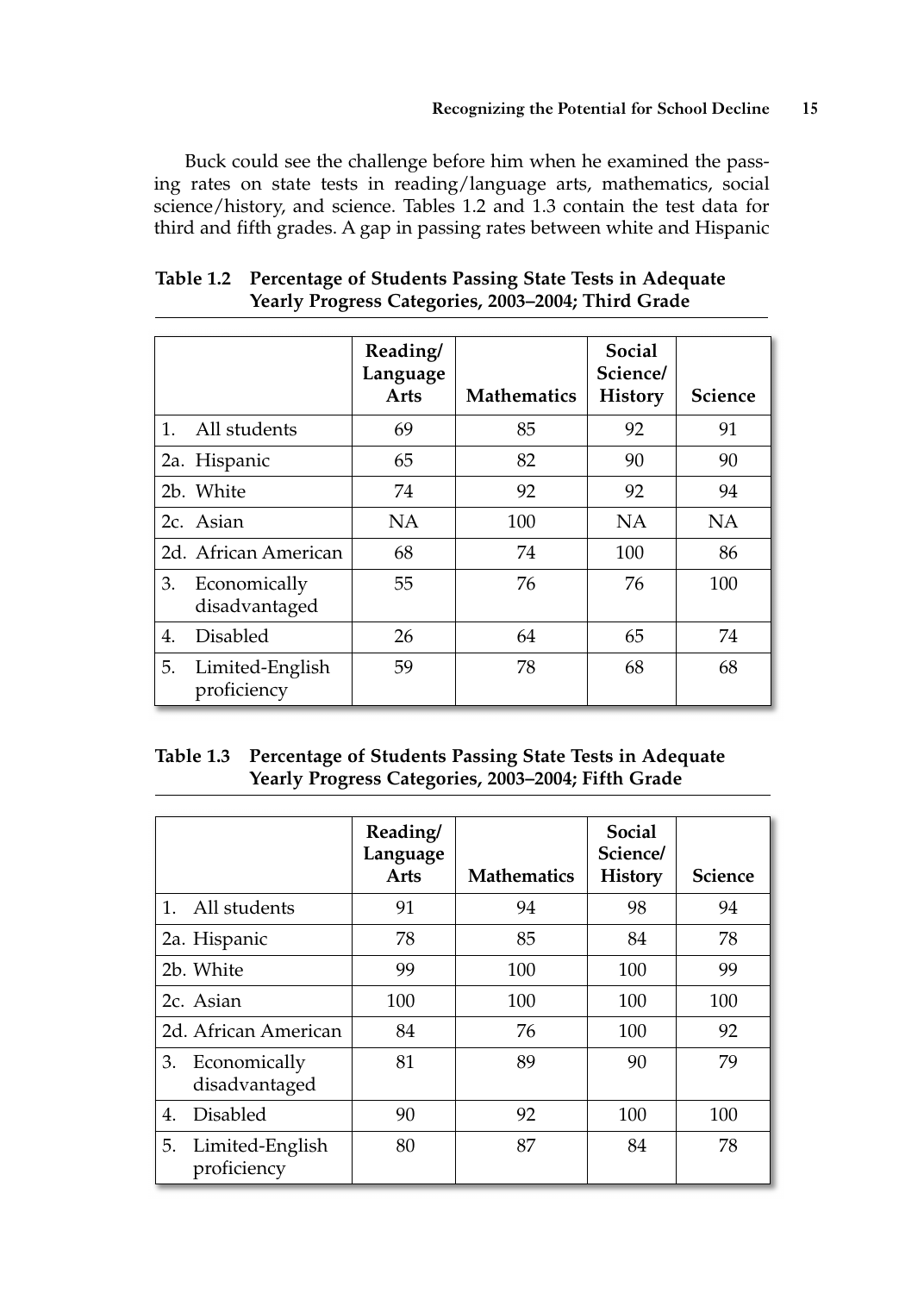#### **16 The Challenge of School Decline**

third graders was evident, but what really troubled Buck was the fact that the gap widened for fifth graders. In other words, the longer Hispanic (and African American) students remained at Waverly, the less well they achieved relative to white students. Buck wondered what was happening at his school to contribute to the widening achievement gap.

In addition to needing to address the daunting challenge of narrowing the achievement gap between white and minority students, Buck faced a bevy of practical problems. His school, for example, lacked sufficient instructional space to house the growing number of Title I and English as a second language (ESL) teachers. Another concern involved the practice of retaining at grade level low-achieving students. Some of Waverly's teachers strongly favored retention, but Buck understood that the effectiveness of this practice was questionable. This difference of opinion reflected a third issue. Buck believed that teachers should play an active role in school-based decision making. Knowing, however, that many members of his faculty held positions in opposition to his own beliefs, he wondered if he could afford to invite teacher participation in decision making. For their part, many teachers seemed reluctant to assume a leadership role in their grade level or at the school. Buck's predecessor had done little to nurture shared decision making.

Of all the tough issues facing Buck, however, perhaps the toughest involved the parents of his white students. Many of these parents were clearly alarmed that their children were no longer in the majority in lowergrade classrooms. They bluntly asked Buck why they shouldn't withdraw their children and move to a less diverse school.

### **DETECTING VULNERABILITIES**

Every principal, like every physician, must be a good diagnostician in order to be effective. Good diagnosticians look at a range of conditions, not just the immediate problems that are presented to them. The challenges facing principals in the 21st century are likely to have organizational, social, political, legal, interpersonal, economic, and cultural, as well as educational, dimensions. The likelihood of addressing a challenge successfully is reduced when particular dimensions are overlooked.

The central challenge that confronted Eli Buck involved the fear that his school was poised on the brink of decline. *Decline*, in this case, refers to lower academic performance as indicated by falling passing rates on state standardized tests. Students of school decline understand that the process can be triggered by a variety of factors. In Eli Buck's case, the potential precipitant was an influx of Hispanic students with serious educational needs. Other "triggers" to school decline include inadequate funding, weak leadership, and changes in school culture. These challenges will be addressed later in the chapter.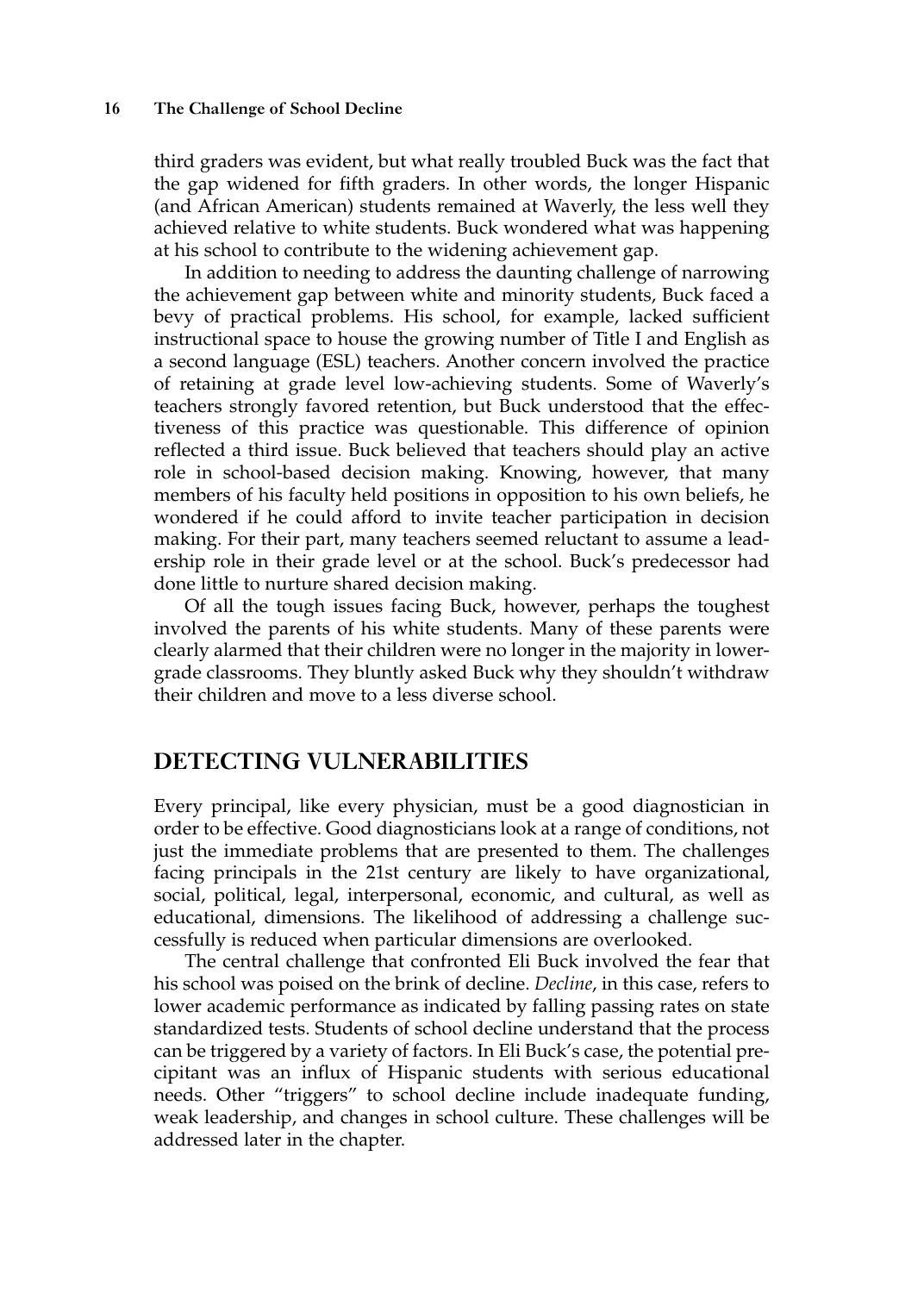#### **Recognizing the Potential for School Decline 17**

The consequences of failure to address the prospect of lower academic achievement can be very serious. Some have characterized the result of such failure as a downward spiral in which the rate of decline steadily accelerates (Duke, 2008a). Falling test scores, for instance, can lead to parental concerns, which in turn can cause some parents to withdraw their children and send them to other schools. The consequence is a loss of resources that can lead to a reduction in staff. If the students who are withdrawn tend to be higher achieving students, then the concentration of lower achieving students grows, thereby increasing the workload for the remaining teachers and the likelihood of a continuing drop in academic achievement. Such circumstances are likely to cause plummeting teacher morale and a voluntary exodus of additional staff. Recruiting new teachers to fill openings is certain to be difficult, adding to the prospect of sustained school decline.

Whether Eli Buck foresaw all of these possibilities or not is unclear, but he clearly grasped the fact that the challenge facing him was multidimensional. Among the factors he realized could contribute to Waverly's decline if they went unaddressed were the following:

- Lack of instruction geared to the needs of newcomer students
- Overreliance on retention as an intervention
- Reluctance of teachers to assume leadership roles
- Concerns among white parents
- Difficulties concerning home-school communications with Hispanic families

Buck did not blame teachers for lacking the skills to teach students with limited ability in English. Waverly, after all, had lacked any kind of professional development aligned to the needs of its new students. What really concerned Buck, however, was the unwillingness of some teachers to embrace the need for changes in their instructional practice. In certain cases, veteran teachers who had experienced great success in the past remained convinced that their approach to teaching was appropriate for all students. They expected new students to make the adjustment to their instruction, not the reverse. Buck wanted to point out that much of these teachers' prior success could be attributed to *who* their students were, not *how* they taught.

Some teachers even felt it was not their responsibility to teach the new students. That was what Title I and ESL teachers were expected to do. Relying on pull-out programs, Buck knew, had its downside. When students left class to get help from specialists, they ran the risk of falling further behind their classmates. Prolonged absence virtually ensured that these students would never catch up. Over time, students who were retained in elementary school were more likely to have problems in middle school and eventually drop out of high school. Buck also realized,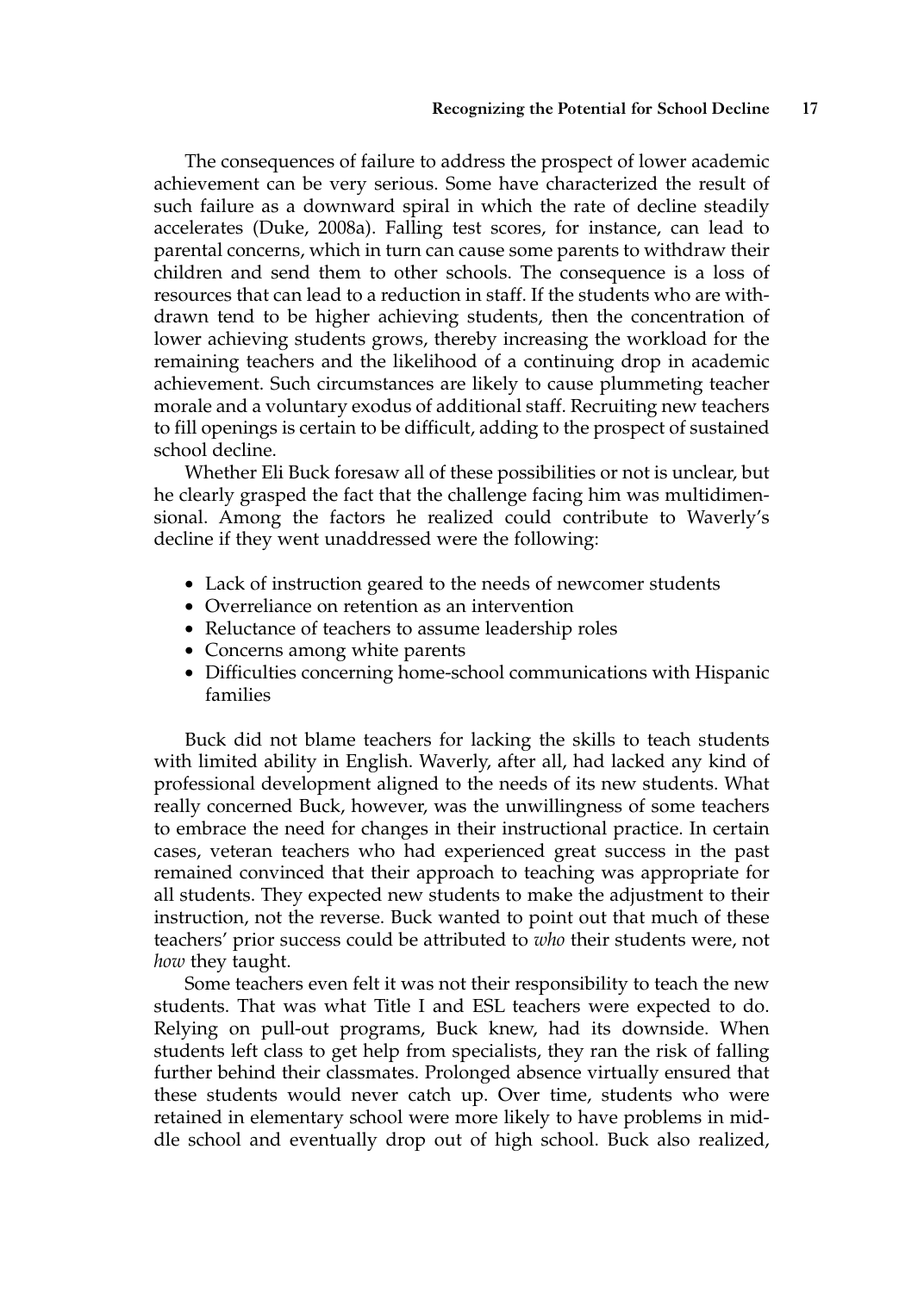though, that promoting low achievers to the next grade was unlikely to be successful if their teachers lacked the skills to address these students' learning needs.

Given the large number of veteran teachers at Waverly and Buck's belief in teacher leadership, he wanted to enlist faculty members in the effort to avoid school decline. No principal by himself or herself can handle all the changes required to accommodate an increasingly diverse student body. Teamwork was the key, but Buck discovered that most Waverly teachers were reluctant to serve as team leaders or assume other leadership roles.

The last two factors that had to be addressed if school decline was to be averted involved Waverly's parents. White parents needed reassurance that efforts to respond to increasing student diversity would not result in their children's education being compromised. Fearing that Waverly teachers would have to spend most of their time with non-English-speaking and limited-English-speaking students, white parents threatened to send their children to other schools. Buck knew that "white flight," if it did occur, would not serve the academic interests of the students who remained at Waverly.

The other group of parents whose concerns had to be addressed was Hispanic parents, but the language barrier presented a formidable obstacle. There were few Spanish-speaking staff members at Waverly. The limited English of many parents made them reluctant to approach teachers with their questions and concerns. Without the active involvement and support of these parents, the challenge of providing their children with a sound education would be even greater.

Before a principal can address a challenge like the threat of school decline, he or she has to diagnose the school-based conditions that may need to be changed. The potential for incorrect diagnoses, of course, is ever present. There is no substitute for good listening skills, sound judgment, willingness to question standard operating procedures, and a commitment to doing whatever is necessary to serve the interests of children. Eli Buck possessed all of these attributes, and they helped him determine the leadership focus needed to address an increasingly diverse student body.

School decline, of course, may result from other impetuses besides changing demographics. In the following sections, three other decline scenarios will be discussed.

## **THE IMPACT OF INADEQUATE FUNDING**

Economic conditions are roller coasters for public institutions like schools. When the local, state, or national economy sneezes, schools catch cold. The relationship between school funding and student achievement is well established (Darling-Hammond, 1997; Flanagan & Grissmer, 2005). In *Savage Inequalities,* Kozol (1991) provides disturbingly vivid examples of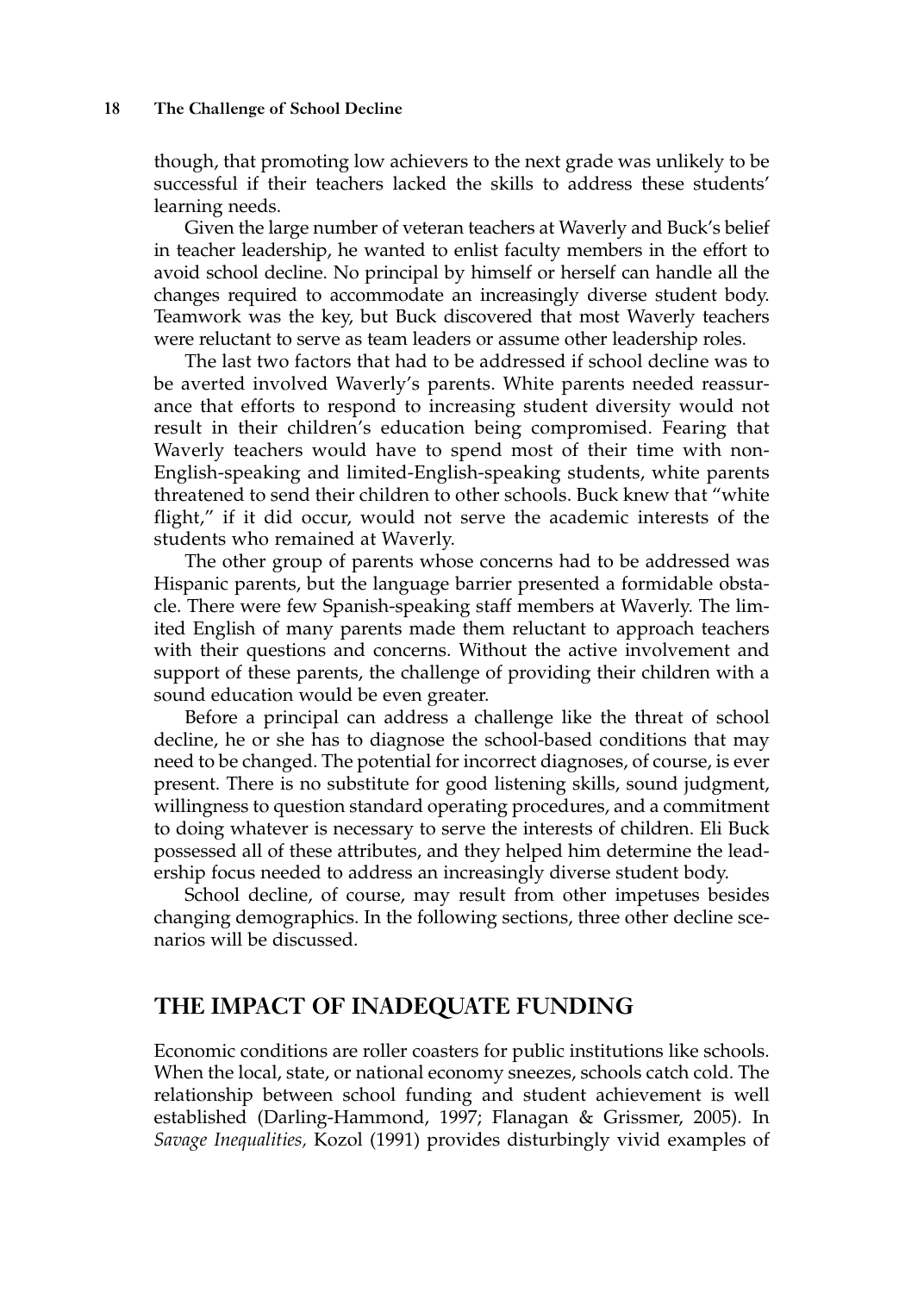how funding disparities place students in poor school systems at a decided disadvantage. Even students in relatively well-off school systems may face the prospect of academic adversity when there is a downturn in the economy or a substantial loss of school funding. Such was the case in San Jose, California, following the passage of Proposition 13 in 1978 (Duke & Meckel, 1980).

Proposition 13 restricted the ability of localities in California to raise revenues by increasing property taxes. Since a substantial portion of school funding came from local property taxes, the impact was immediate and far-reaching. Stanford University researchers reported on how two consecutive years of 10 percent budget cuts affected one high school in San Jose (Duke & Meckel, 1980). It should be noted that the principal did not control all of the ways that the budget cuts were made. Some of the retrenchment decisions were governed by district policies and the teachers' contract. The principal, however, was expected to minimize the impact of *all* budget cuts on teaching and learning.

In 1979, the first year that Proposition 13–related cuts were implemented, San Jose High School enrolled 1,400 students, 65 percent of whom was Hispanic. Another 15 percent consisted of African American, Portuguese, and recently arrived Vietnamese students. Many students qualified for free and reduced-price lunch. Despite the principal's pleas that San Jose High School should not be cut as much as high schools in more affluent parts of the district, the central office insisted that all school budgets would be reduced by the same percentage.

To absorb the first round of cuts, San Jose High School released 14 teachers. They were collectively responsible for 44 classes. So great was the loss of classes, in fact, that the principal had to switch the schedule from a six-period to a five-period school day. This move had the immediate effect of limiting the course options available to students, eliminating teachers' planning periods, and increasing class sizes. The teacher-student ratio jumped to 1:31. More than 20 paraprofessionals also had to be released. Many of them came from the local community and spoke Spanish. Their departure meant the loss of a vital link between the school and non-English-speaking parents. The district even pressed the principal to eliminate the entire counseling department, but he was able to retain five counselors on the condition that each would teach several classes.

To accommodate the loss of faculty, six sections of English as a Second Language were dropped. An innovative reading remediation program was scaled back, and electives in music and industrial arts were eliminated. In most of these cases, the principal had little choice. Courses required for graduation could not be dropped. Seniority rules in the teachers' contract sometimes resulted in fully qualified teachers being "bumped" by less qualified but more senior teachers from other schools in the district. Eleven veteran teachers were transferred to San Jose High School in the fall of 1979. Under normal conditions, transfer teachers with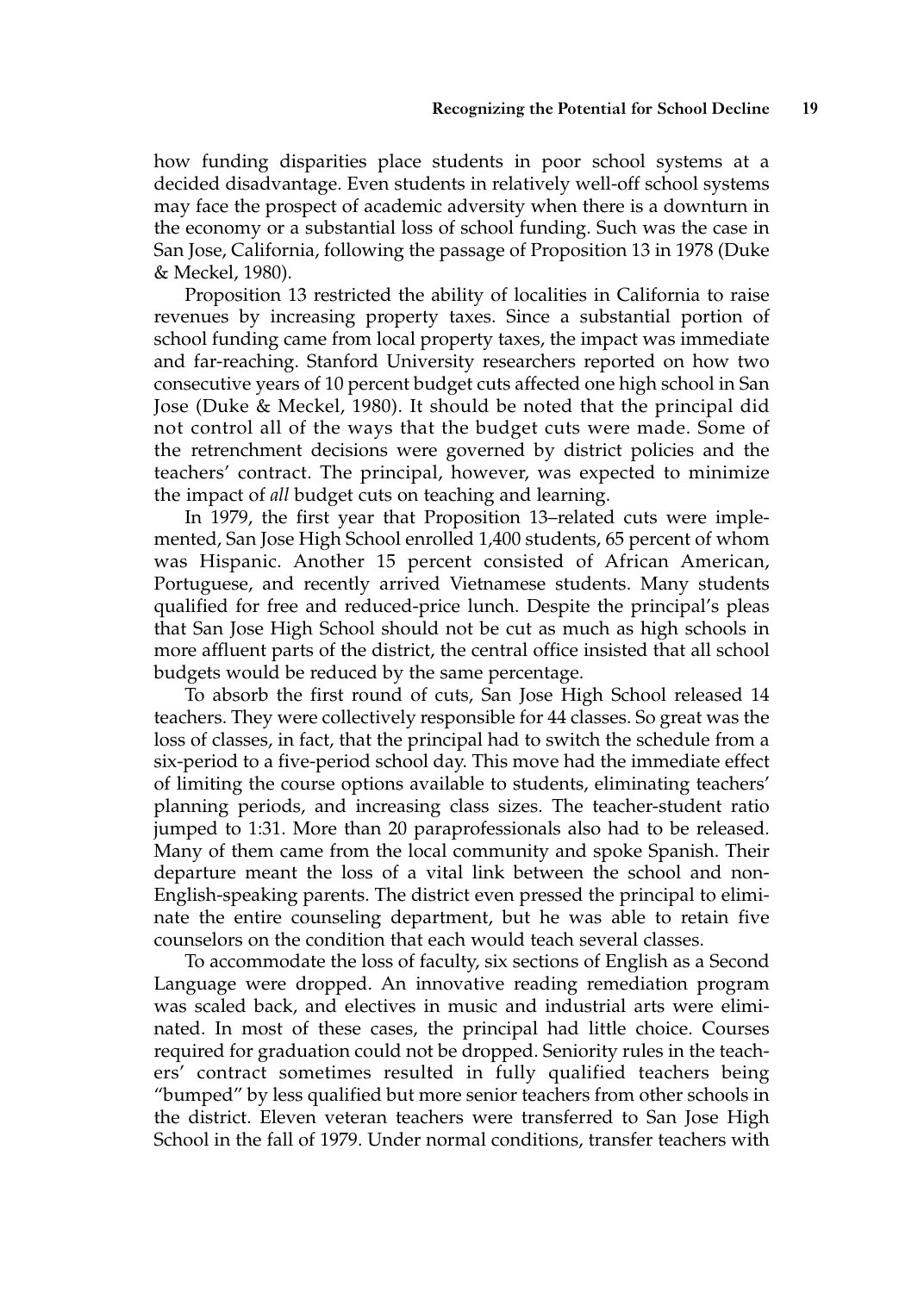limited experience teaching certain courses would be assisted by department chairs. Department chairs, unfortunately, also had been eliminated as part of retrenchment.

No area of school operations was spared. Extracurricular activities took an especially big hit. The band was disbanded, and approximately half of the sports program was cut. Physical education offerings also were curtailed.

Even the most capable principal may be unable to protect students and teachers from all the adversities associated with the kind of drastic cuts faced by San Jose High School. What principals must do to minimize the negative impact of such cuts is to anticipate where and how the reductions will be felt. This is an important aspect of organizational diagnostics anticipating problems *before* they arise so that people can be forewarned and strategies for addressing problems can be developed. When parents, students, and school personnel are caught by surprise, the likelihood of serious school decline is greatly increased.

Given the cuts at San Jose High School, the principal understood the predictable fallout. Larger class sizes, the loss of special programs, and cutbacks in the time counselors had to counsel meant students were likely to receive less individual attention. Cuts to electives and extracurricular activities eliminated some of the school experiences most valued by students. Loss of ESL sections hit Hispanic and Vietnamese students especially hard.

The faculty of San Jose High School doubtless felt overworked and frustrated. With larger classes and no planning periods, the workload for teachers increased substantially. Discipline problems rose because students could not get the help they needed. Teachers were apt to adopt an informal triage system whereby students with the least chance of succeeding academically were all but abandoned. These students became prime candidates for dropping out. The combined effect of these circumstances led some of San Jose High School's most capable teachers to seek employment elsewhere. Attracting capable teachers to replace them was difficult.

As hopeless as the situation following substantial budget cuts might appear, many schools manage to avert a sustained downward slide. If they do, credit must go, in part, to an able principal who refuses to be caught off guard, who raises awareness of what can happen, and who sees to it that steps are taken to minimize the impact of budget cuts on teaching and learning.

### **THE IMPACT OF A WEAK PRINCIPAL**

If capable leadership can be an antidote to school decline, the absence of capable leadership can serve as an impetus to school decline. Such was the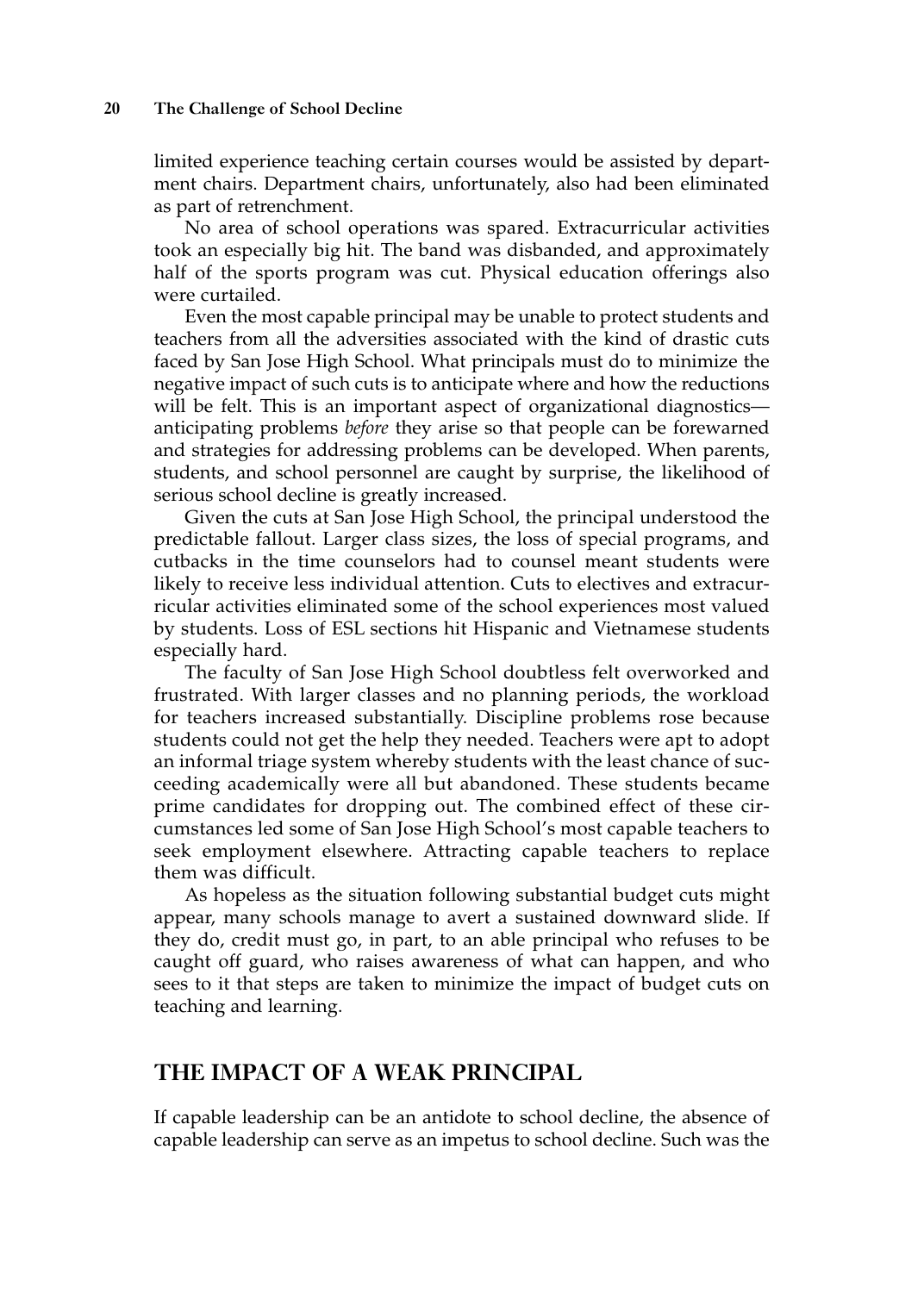case at Bluemont Elementary School in rural central Virginia.\* When Sara Scott was chosen as Bluemont's new principal in the summer of 2004, she only had a few weeks to diagnose the damages that had resulted from her predecessor's lack of leadership. Scott was hired in July, and her teachers were scheduled to arrive in mid-August.

Bluemont enrolled 352 students, 88 percent of whom were white, and 9 percent of whom were African American. Approximately one-third of the students qualified for free and reduced-price lunch. Scott was relieved to discover that Bluemont's students tended to spend all six years of their elementary experience at the school. Of concern, however, was the fact that 18 percent of the students received special education services. The relatively high percentage alerted Scott to the fact that teachers may have been too quick to refer students to special education.

When Scott reviewed student performance on the state's third- and fifth-grade standardized tests in reading and mathematics, she detected the beginning of a downward trend. In the three years her predecessor had been at Bluemont, the passing rates for fifth graders had not improved, and the passing rates for third graders had declined.

The next step in Scott's diagnosis entailed a review of her faculty. She immediately noticed the high percentage of first- and second-year teachers, especially in the third grade. She also discovered that several teachers lacked the appropriate credentials in special education. What she did not find out until teachers returned to Bluemont for orientation was that the faculty was deeply divided. Apparently, Scott's predecessor had favored certain teachers over other teachers. The resulting resentment posed a challenge to Scott's plans to cultivate a schoolwide spirit of teamwork at Bluemont.

When the teachers arrived at summer's end, Scott learned more about why Bluemont was teetering on the brink of decline. Her predecessor had failed to share the results of state testing with the faculty. Teachers had no idea how their students had performed or what areas of reading and mathematics required attention. The previous principal also tended to deal individually with teachers. As a consequence, teachers worked alone rather than in teams. Bluemont lacked a school leadership team or grade-level teams. Apparently, Scott's predecessor was reluctant to share decision making with her faculty or nurture teacher leadership.

Knowing that many of Bluemont's students required additional help, Scott asked teachers about the kinds of assistance they provided for low achievers. She discovered that no programs of systematic and continuing assistance were in operation. If students did receive out-of-class aid, it was arranged on an individual basis with their teachers. Judging by Bluemont's test scores, whatever remedial instruction students received was not very effective.

<sup>\*</sup>The author is indebted to Catherine Thomas for much of the information on Bluemont Elementary School. Bluemont Elementary School and Sara Scott are pseudonyms.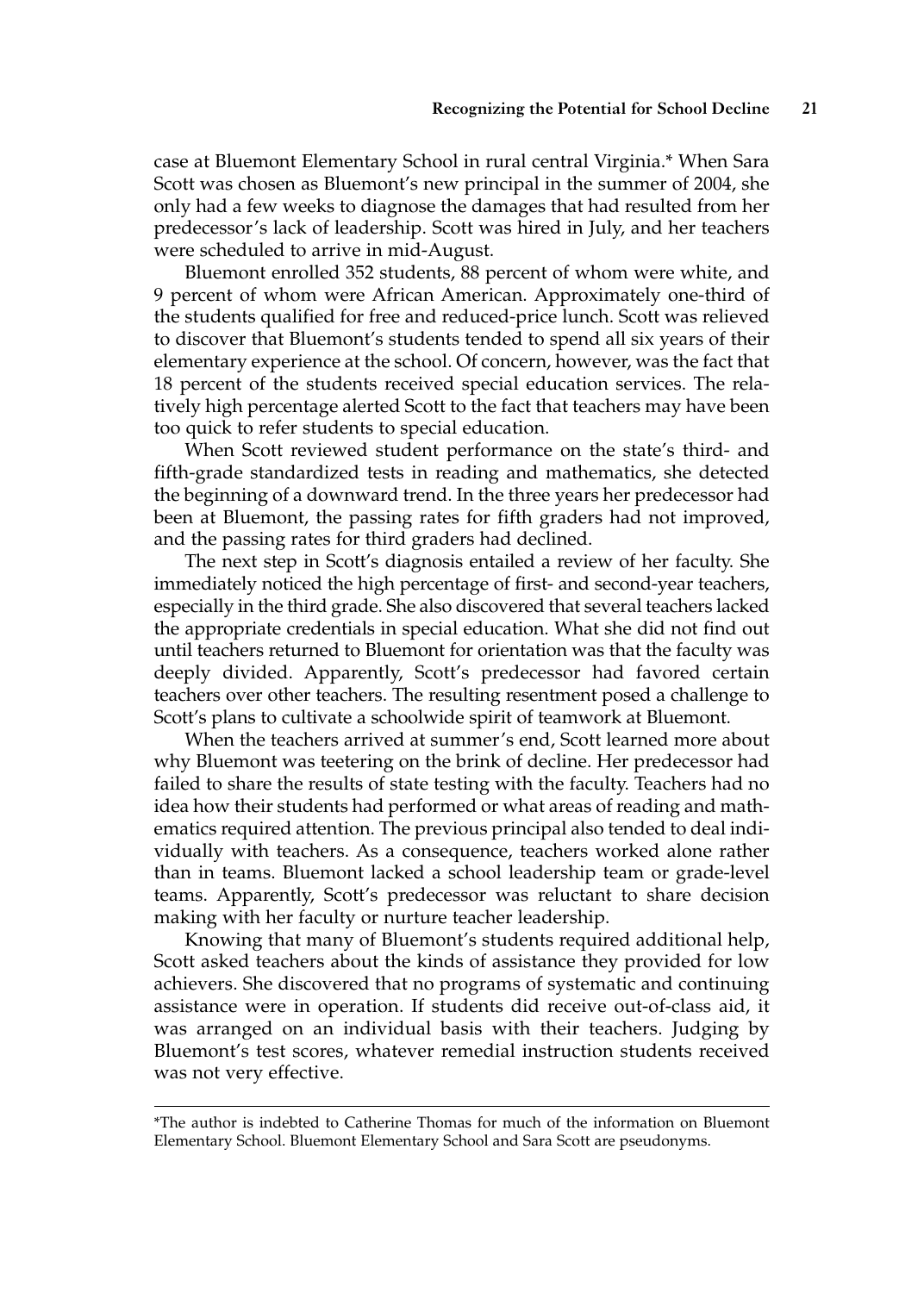#### **22 The Challenge of School Decline**

When Scott inquired about inservice training, she found out that there had been no school-based professional development during the preceding three years. To their credit, however, faculty members seemed receptive to learning more about strategies for raising student achievement. Scott hoped to capitalize on this interest by instructing teachers in how to make sense of their students' test results and provide targeted and timely assistance.

A veteran principal, Scott realized that immediate action would be needed if Bluemont was to be spared a period of sustained decline. Three years of ineffectual leadership had left the faculty adrift, divided, and unfocused and the community wondering what had become of their school.

#### **THE IMPACT OF A CHANGE IN SCHOOL CULTURE**

Educators who have spent time in different schools understand that schools can develop very distinctive organizational cultures. A school's culture encompasses professional and organizational values, beliefs about teaching and learning, and norms governing behavior (Sarason, 1982). Schools may be characterized by robust cultures, weak cultures, or the absence of a dominant culture. In the last instance, the school may consist instead of various subcultures. A robust school culture, of course, may not always constitute a positive force in the life of the school. In *The World We Created at Hamilton High,* Grant (1988) describes how a high school's culture changed for the worse. With the change came the threat of sustained school decline.

Located in an industrial city in the northeastern United States, Hamilton High (a pseudonym) started out as an elite public high school when it opened in 1953. Things began to change in 1966, however, when the school system began to implement a desegregation plan. At the time, only 90 African American students were enrolled at Hamilton High, but that number soon rose. By 1970, 210 African American students attended the high school. Racial tensions increased, and some white parents withdrew their children, but these developments alone do not explain why Hamilton High teetered on the edge of decline. Grant attributes much of the high school's troubles to bad judgments by the principal and the evolution of a school culture characterized by permissiveness and the abandonment of adult authority. The forces conspiring to undermine Hamilton High's reputation for academic excellence constituted a "perfect storm" that included a faculty's unwillingness to adjust to changing demographics, a principal's lack of leadership, and the development of a dysfunctional school culture.

According to Grant (1988), 1970 to 1971 was a pivotal year at Hamilton High. White teachers who had perceived black students to be industrious and well behaved when their numbers were small began to change their attitudes as the numbers of black students climbed. Teachers insisted that many of the new students were incapable of functioning in higher-level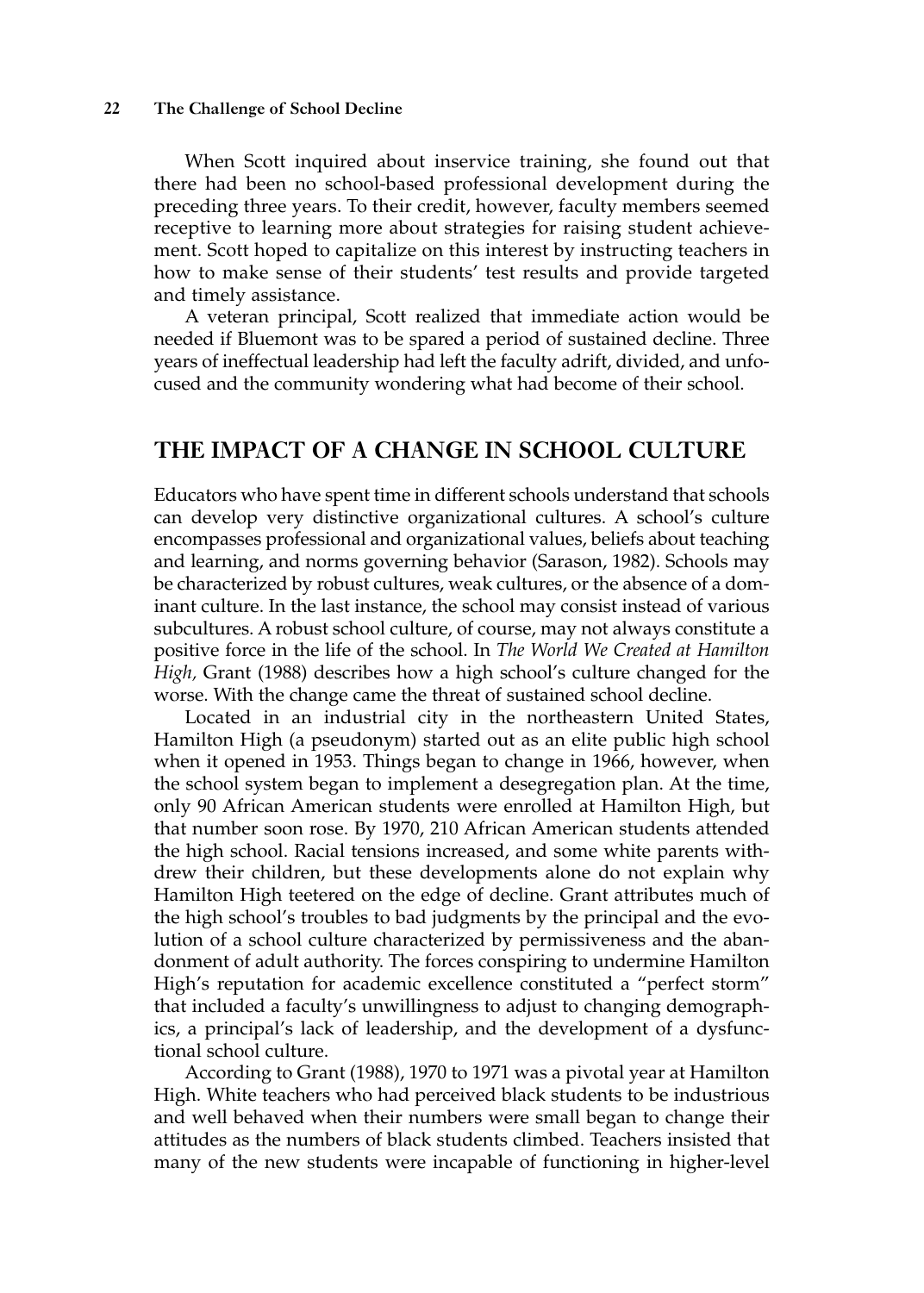classes. As a result, basic classes consisted of large percentages of black students. To make matters worse, many white teachers disliked having to teach basic classes. Racial tensions led to violent incidents, and teachers and administrators spent an increasing amount of their time handling discipline problems. In the face of deteriorating conditions, veteran white teachers began to leave in droves. By the fall of 1971, 72 percent of the teachers who had taught at Hamilton High in 1966 had resigned, retired, or transferred. Personnel turnover, thus, can be added to the list of precipitants of school decline.

The principal correctly determined that drastic measures were needed to prevent the further escalation of problems. Rather than deciding to address school discipline and safety issues, however, he mistakenly concluded that Hamilton High's problems derived from its academic program. When the new school year began in the late summer of 1972, teachers were surprised to discover that the principal had unilaterally decided to eliminate all basic classes. Yearlong courses were replaced with semester and quarter-semester courses, and electives judged to be of greater relevance to students were introduced in place of many traditional academic offerings.

Replacing the departed veteran teachers were an assortment of young teachers whose sympathies clearly resided with their students. When it came to discipline, these teachers could best be described as lenient. They were slow to condemn students for drug use and inappropriate language, and they were less insistent on academic rigor than their predecessors. The school culture that began to emerge placed relatively little value on adult authority and academic excellence. Importance was placed on being able to address the varied needs of Hamilton High's students. The high school came to resemble more of a "social service center" than an academic institution. A variety of specialists offered programs on drug awareness, sex education, suicide prevention, and medical advice for pregnant teenagers.

Good intentions clearly were not enough to prevent Hamilton High from entering a period of sustained decline. By the time a new principal was chosen in the fall of 1977, enrollment had dropped by almost 300 students, absenteeism and behavior problems had reached alarming levels, and academic performance had plummeted. Teacher morale was low, and parent complaints were numerous. That Hamilton High eventually was put back on track is testimony to the impact of effective leadership. The leadership needed to turn around a troubled school like Hamilton High will be taken up in Chapters 3 and 4.

#### **MEETING THE CHALLENGE OF SCHOOL DECLINE**

One of the greatest challenges of school decline is recognizing the signs of decline early enough to address them effectively and avoid descent into an accelerating downward spiral. In his massive study of the collapse of